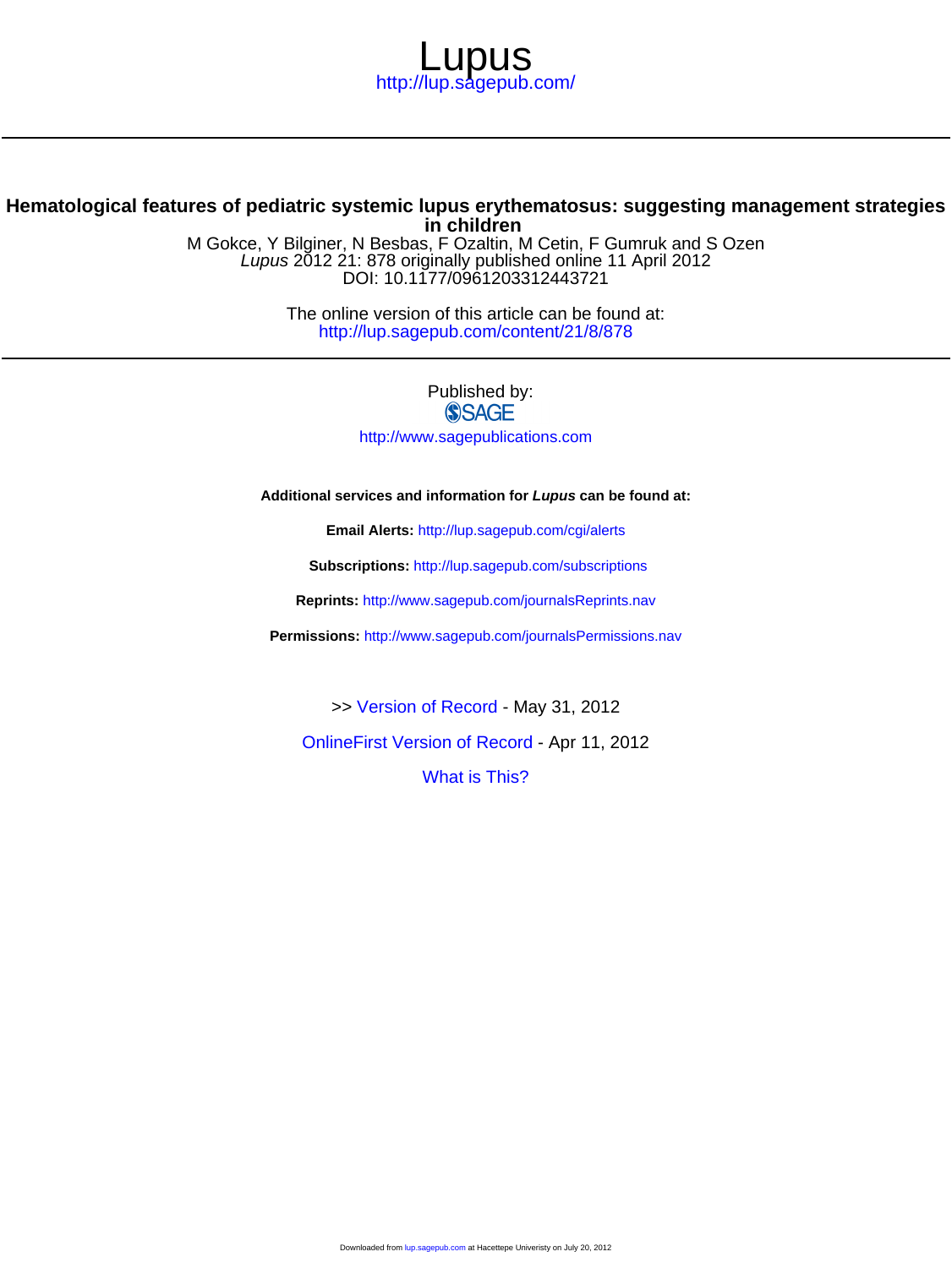http://lup.sagepub.com

## PEDIATRIC LUPUS

# Hematological features of pediatric systemic lupus erythematosus: suggesting management strategies in children

M Gokce<sup>1</sup>, Y Bilginer<sup>2</sup>, N Besbas<sup>2</sup>, F Ozaltın<sup>2</sup>, M Cetin<sup>1</sup>, F Gumruk<sup>1</sup> and S Ozen<sup>2</sup>

<sup>1</sup>Hacettepe University, School of Medicine, Department of Pediatric Hematology, Ankara, Turkey; and <sup>2</sup>Hacettepe University, School of Medicine, Department of Pediatric Rheumatology, Ankara, Turkey

> Aim: The aim of this study was to analyze the hematological features in children with systemic lupus erythematosus (SLE) and to review our current treatment protocols. Methods: We evaluated hematological findings of 43 children with SLE diagnosed and followed at the Pediatric Rheumatology Division of Hacettepe University, Turkey. Thirty-seven patients with hematological abnormalities were analyzed in detail. Results: Median age at presentation was 13 years. Hematological involvement was seen in 86% of patients. The most common hematological finding was anemia ( $n = 30$ ). Anemia was either a Coombs (+) hemolytic one, or was due to other causes. Hemolytic anemia was treated with steroids and intravenous gamma globulin (IVIG). Leucopenia and thrombocytopenia were detected in 35.1 % and 37.8 %, respectively. Bone marrow aspiration was performed in 15, mainly for cytopenia. Secondary dysplastic changes were common. Acute lymphoblastic leukemia (ALL) was diagnosed in one patient. Six patients were diagnosed as having macrophage activation syndrome (MAS). One patient died due to secondary infections and multiorgan failure despite aggressive treatment. In patients diagnosed early, treatment with steroids and cyclosporine resulted in an excellent response. Thrombotic microangiopathy was detected in two patients. Both were treated successfully with steroids and plasma exchange. Antiphospholipid and anticardiolipin antibodies were positive in 12 and 15 of the patients, respectively. Five developed deep vein thrombosis (DVT), one cerebral sinus thrombosis and one presented with purpura fulminans. They were effectively treated with anticoagulation protocol. Conclusion: Hematological findings should be carefully assessed and treated vigorously to prevent the morbidity and possible mortality. Lupus (2012) 21, 878–884.

> Key words: Acute lymphoblastic leukemia; hematological findings; macrophage activation syndrome (MAS); systemic lupus erythematosus (SLE); thrombosis

#### Introduction

Systemic lupus erythematosus (SLE) is a multisystem, chronic autoimmune disorder. The clinical course of SLE is diverse. Hematological involvement is of significant importance in SLE in terms of morbidity and mortality. Hematological findings may be present at the onset of the disease or develop during the course. In previous studies, hematological involvement has been reported to range between 34% and 79%.<sup>1,2</sup> Anemia, especially

Correspondence to: Seza Ozen, Hacettepe University, Hacettepe Medical Faculty, Pediatric Rheumatology Division, Sıhhıye, Ankara, Turkey 06100 Email: sezaozen@hacettepe.edu.tr

Received 10 October 2011; accepted 7 March 2012

Coombs positive hemolytic anemia, is the most common hematological finding.<sup>2</sup>

We have aimed to describe the hematological features and their implications in childhood SLE. We have also reviewed our treatment strategies and outcomes for these patients.

#### Patients and methods

In this descriptive case series, we analyzed the hematological findings of 43 children with SLE diagnosed and followed up at the Department of Pediatric Rheumatology at Hacettepe University, Ankara, Turkey, in the last 10 years. The associations of hematological abnormalities with autoantibodies and other organ involvement were also reviewed.

C The Author(s), 2012. Reprints and permissions: http://www.sagepub.co.uk/journalsPermissions.nav 10.1177/0961203312443721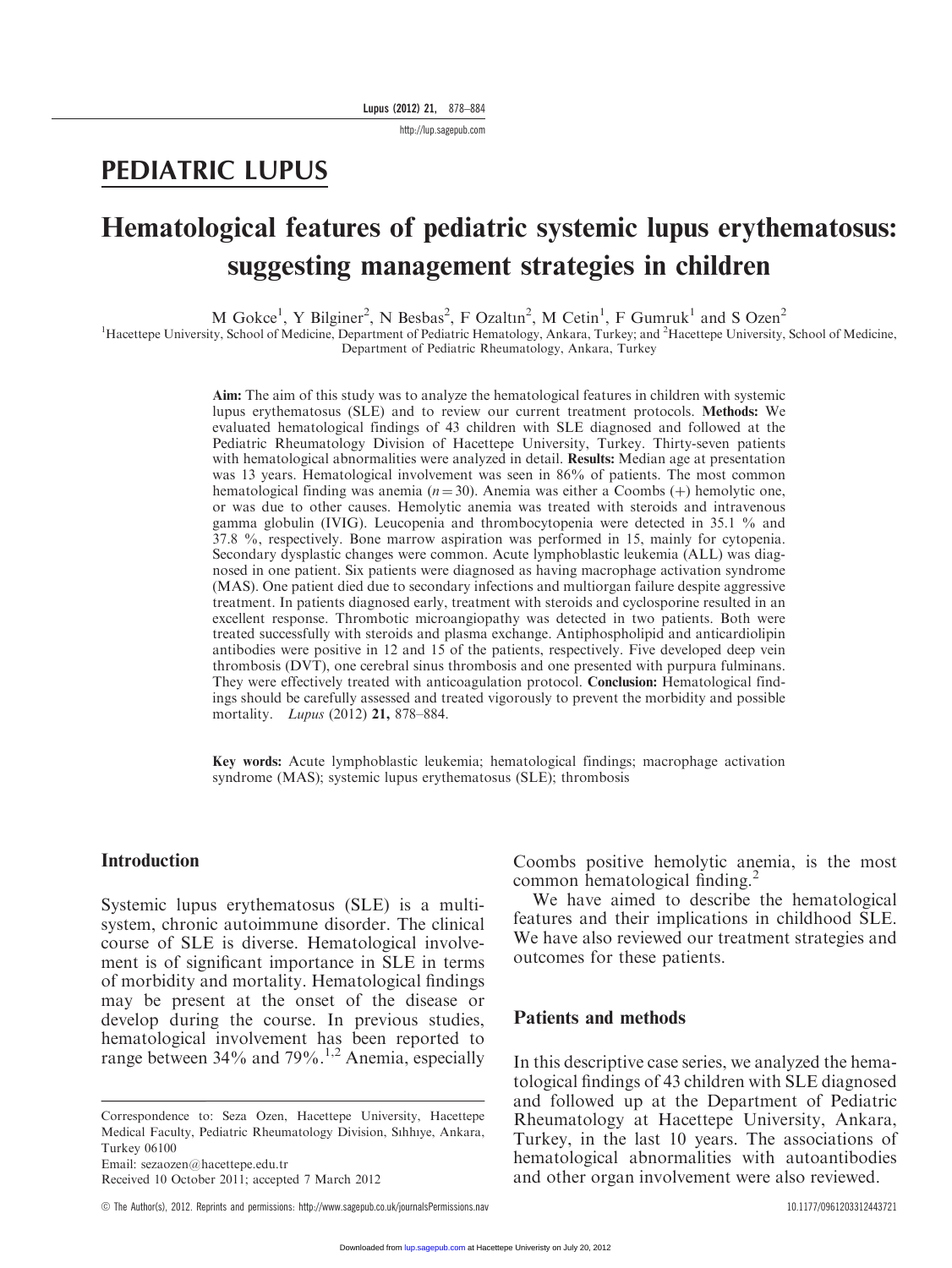All patients in this study fulfilled the ACR classification criteria for  $SLE<sup>3</sup>$  Patients with druginduced lupus, overlap syndrome and mixed connective tissue disorders were excluded from the study.

All patients were reviewed in detail for hematological findings, including complete blood count, Coombs test, coagulation parameters and bone marrow analysis — if performed. Antiphospholipid and anticardiolipin antibodies were analyzed in 38 patients. Thrombocytopenia (platelet  $\leq 150 \times 10^9$ /L), leucopenia (white blood cell  $\leq$  4  $\times$  10<sup>9</sup>/L) and neutropenia (absolute neutrophil count  $\leq 1.5 \times 10^9$ /L) were evaluated in all.

Anemia was defined when the hemoglobin level was 2 SD below the normal hemoglobin level for age. Chronic anemia of inflammation, iron deficiency anemia and hemolytic anemia were diagnosed according to the results of serum iron, iron binding capacity, ferritin, Coombs test and reticulocyte count.

Macrophage activation syndrome (MAS) was diagnosed when five of the eight criteria of hemophagocytic lymphohistiocytosis (HLH) of the Histiocyte Society were fulfilled. The HLH-2004 treatment protocol consisted of cyclosporine, dexamethasone, etoposide and intravenous gamma globulin  $(IVIG).<sup>4</sup>$ 

Antiphospholipid and anticardiolipin antibodies (IgM and IgG) were assayed using a standard ELISA method.

Anti-nuclear antibody (ANA) and anti-dsDNA antibody were determined by indirect immunoflourescence using Hep-2 cells and ELISA, respectively.

All information was saved and the confidentiality of the patients was ascertained.

Simple descriptive analysis including mean, median and range was used to summarize the results with the help of SPSS 10.0 for Windows.

#### **Results**

The median age of 43 patients (35 females) at presentation was 13 years (range, 4–17 years) and median follow-up was 26 months (range, 5–158 months). The most common clinical features were articular involvement (93%), followed by hematological (86%) and renal manifestations (62.8%) in this cohort. Central nervous system involvement was noted in five patients (11.6%). ANA and anti-dsDNA were positive in 42 (97.6%) and 36 (83.7%) patients, respectively.

Overall, 86%  $(n=37)$  of the SLE patients had hematological abnormalities. Of these, 16 patients (43.2%) displayed hematological findings at presentation. Almost half  $(n=9)$  presented with autoimmune hemolytic anemia (AIHA), four with thrombocytopenia and one with thrombosis. An additional two patients — without cytopenia who had presented with arthralgia and weight loss were referred initially to the pediatric hematology clinic in order to rule out hematologic malignancy.

#### Anemia and cytopenia

During the course of the disease, the most common hematological feature leading to a referral to the pediatric hematology outpatient clinic was anemia  $(n = 30)$ . Of these, Coombs test was positive in 23 (76.6%) patients. Iron deficiency anemia, chronic anemia of inflammation and thalassemia trait was detected in three, three and one patients, respectively. Leukopenia, neutropenia and thrombocytopenia were detected in 35.1 % ( $n = 13$ ), 18.9 %  $(n = 7)$  and 37.8 %  $(n = 14)$ , respectively. Seven patients (18.9%) had pancytopenia. The probable causes of cytopenias are shown in Table 1.

#### Treatment

All of these patients were treated with steroid pulses and/or IVIG. We have used IVIG in 12 of our patients with hemolytic anemia with a persistent response in nine of them. We used rituximab  $(375 \text{ mg/m}^2, \text{ per week})$  in three patients for resistant hemolytic anemia. Coombs test became negative

Table 1 Evaluation of probable causes of cytopenias in our cohort

| Hematological involvement        | $(n=37)$         |
|----------------------------------|------------------|
| Anemia                           | $(n=30, 81\%)$   |
| Coombs positive hemolytic anemia | $(n=23, 76.6\%)$ |
| Anemia of chronic inflammation   | $(n=3, 10\%)$    |
| Iron deficiency anemia           | $(n=3, 10\%)$    |
| Thalassemia trait                | $(n=1, 3.4\%)$   |
| Leukopenia                       | $(n=13, 35.1\%)$ |
| Active disease with MAS          | $(n=6, 46.1\%)$  |
| Active disease without MAS       | $(n=6, 46.1\%)$  |
| Myelodysplastic syndrome         | $(n=1, 7.8\%)$   |
| Thrombocytopenia                 | $(n=14, 37.8\%)$ |
| Active disease with MAS          | $(n=6, 42.8\%)$  |
| Active disease without MAS       | $(n=7, 50\%)$    |
| Myelodysplastic syndrome         | $(n=1, 7.2\%)$   |
|                                  |                  |

MAS: Macrophage activation syndrome.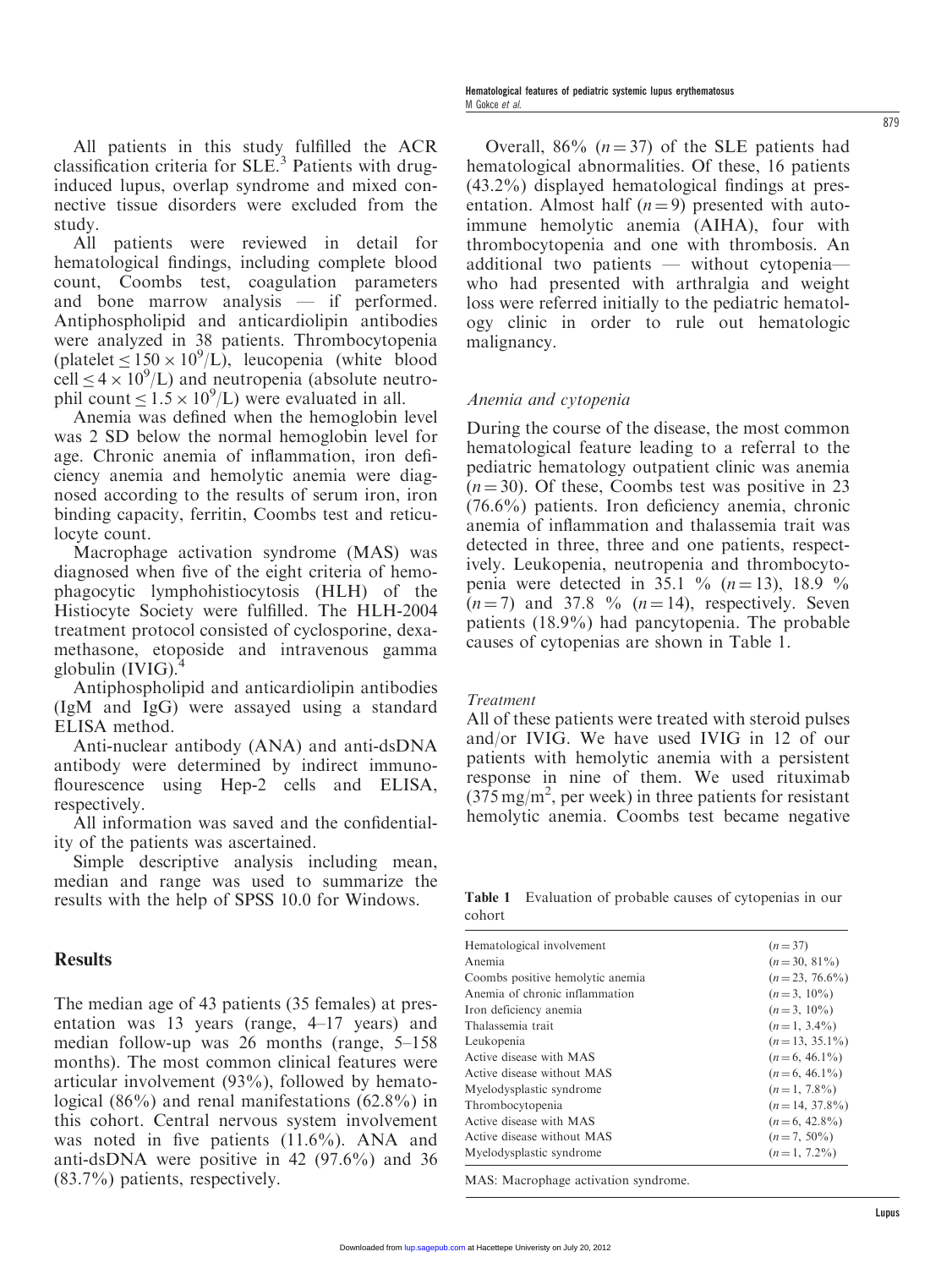and the hemoglobin level increased. Subsequent to the return of cell counts to normal, these three latter patients who also had class IV nephritis received cyclophosphamide without further hematological complications. Granulocyte-colony stimulating factor (G-CSF) was administered at a dose of  $10 \mu g/kg/day$  to three of seven neutropenic patients, with an excellent response.

#### Myelodysplasia and leukemia

Bone marrow aspiration was performed in 15 (40.5%) patients mainly to assess the cytopenia. Secondary dysplastic changes in myeloid and erythroid lineage, increased histiocytes, megaloblastic changes and erythroid lineage hyperactivity were common findings. In one of the patients, myelodysplastic syndrome subsequently became apparent, and acute lymphoblastic leukemia (ALL) was diagnosed at the age of 6 years, nine months after the diagnosis of SLE. She had been treated with corticosteroids and azathioprine (AZA) for her SLE over the previous four months.

#### Treatment

No specific treatment was introduced on detection of myelodysplasia since it was mainly attributed to the disease per se. The child with leukemia was put on St Jude T15 protocol for ALL.<sup>5</sup> During the remission induction phase of the protocol, she unfortunately died due to mucormycosis.

## Secondary hemophagocytosis (MAS due to SLE)

Evidence of hemophagocytosis was present in bone marrow smears of six patients. The first three patients had a severe presentation with splenomegaly, fever, marked cytopenia, high ferritin, high triglyceride and low fibrinogen. The latter three patients had ferritin levels above 1000 ng/ml, cytopenia and fever. They had a normal fibrinogen/triglyceride level and no splenomegaly. Although they did not fulfil HLH criteria of the Histiocyte Society,<sup>4</sup> they were also accepted to have MAS.

#### Treatment

The first three patients with more severe presentations were treated with HLH-2004 protocol, $4$  and plasma exchange was performed for all. One of these three patients died of secondary infections and multiorgan failure following a protracted course of HLH. The latter three patients were treated with steroid pulses followed by oral steroids, IVIG and cyclosporine. All three had a quick recovery.

#### Antiphospholipid syndromes and thrombotic episodes (including purpura fulminans)

Antiphospholipid antibodies (aPL) and anticardiolipin antibodies (aCL) were positive in 12 (32.4%) and 15 (40.5%) of the patients studied, respectively. Of these patients, five developed deep vein thrombosis (DVT), one cerebral sinus thrombosis, and one presented with purpura fulminans. In the presence of these antibodies, the risk of development of thrombosis was found to be 46.6%. The patient with purpura fulminans presented with large ecchymotic lesions on the distal parts of the extremities. Eight patients had aPL and aCL but had no thrombotic episodes.

#### Treatment

All six patients with thrombotic episodes in the venous system were anticoagulated with unfractionated heparin and/or low-molecular-weight heparin (LMWH). The patients with antiphospholipid syndrome (APS) and DVT were anticoagulated with LMWH for three weeks (1 mg/kg/dose, twice a day), subsequently the dosage was reduced to once a day. On the third month after the diagnosis — if residual thrombus was still present— we decided to continue anticoagulation with either LMWH or oral anticoagulation for an additional three months. At the sixth month, we assessed Doppler ultrasonographic findings, plasma D-dimer and factor VIII (FVIII) levels since residual thrombosis and high plasma D-dimer levels are important risk factors for recurrence of the thrombosis, before stopping anticoagulation. $6,7$ We anticoagulated six patients — five with DVT and one with cerebral sinus thrombosis— with LMWH for at least six months. No residual thrombosis was detected by Doppler ultrasonography in four with DVT on the sixth month, and anticoagulation was subsided. The anticoagulation was continued for a year due to high D-dimer, FVIII levels and strongly positive aPL antibodies in one patient. Unfortunately, DVT recurred on the other leg of this patient during oral anticoagulation therapy.

One patient with purpura fulminans was treated with plasma exchange along with immunsuppresive therapy (steroid, AZA and mycophenolate mofetil). $\delta$  All patients with positive aPL and aCL but without thrombotic episodes were treated with aspirin.

## Thrombotic microangiopathy

Thrombotic microangiopathy (TMHA) was detected in two patients. Both had low serum complement levels, positive ANA and anti-dsDNA,

Lupus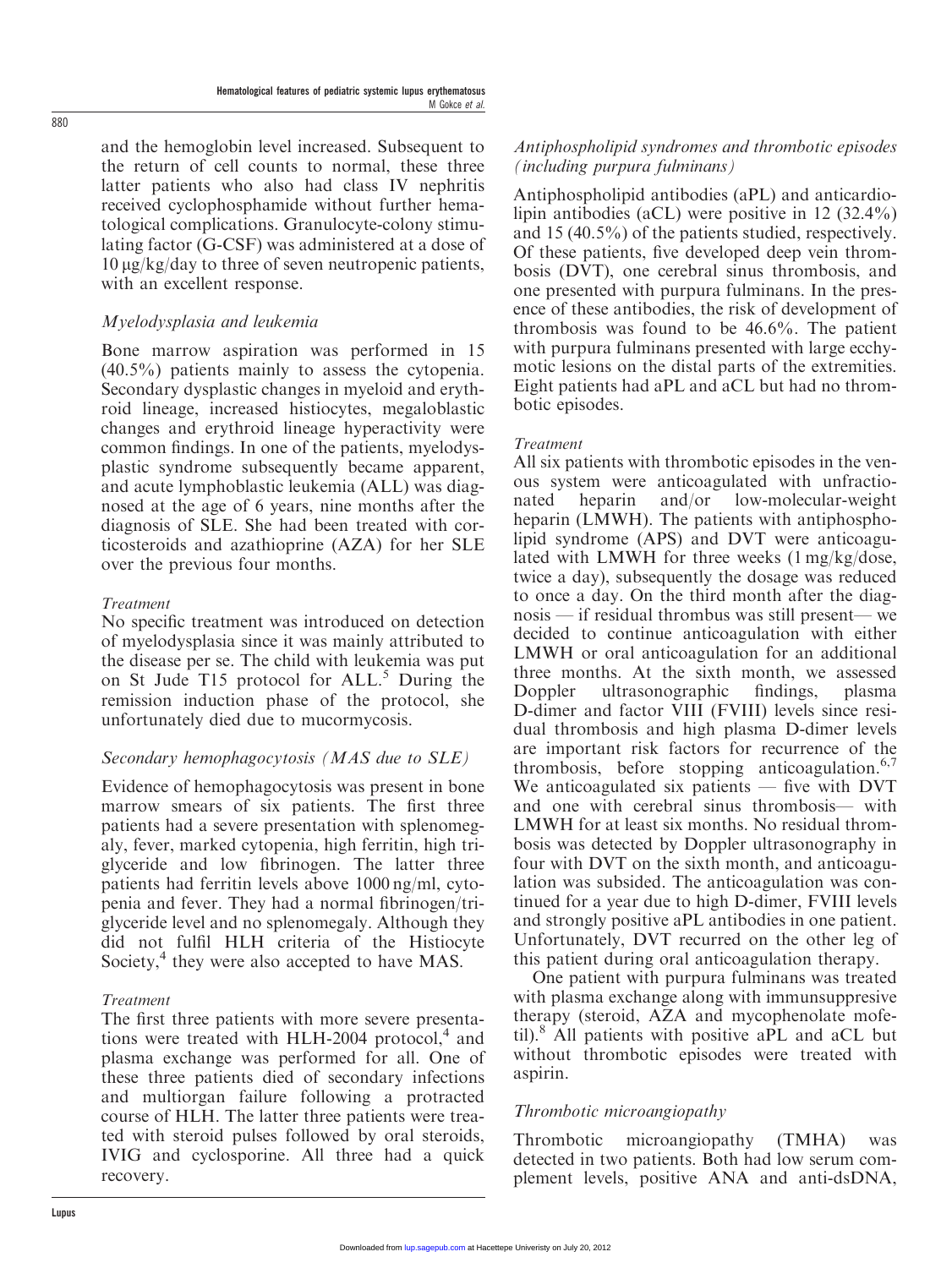renal involvement with high urea and creatinine levels and hemolysis. In one of these patients, the renal biopsy showed signs of overt thrombotic microangiopathy. He had decreased renal function and had a very resistant course.

#### Treatment

After pulse steroid treatment, plasma exchange was performed for TMHA. In the last patient the dose of cyclophosphamide could not be given at a sufficient amount because of the low glomerular filtration rate (GFR), and rituximab was subsequently started.

## **Mortality**

The overall mortality was 4.6% with one loss due to MAS complicated with secondary infection and one with ALL.

#### **Discussion**

Hematological manifestations of SLE have a large impact not only on the quality of life of the patient but also on survival. The spectrum of hematological findings vary in SLE. It is important to be aware of the different types of involvement since their treatment requires prompt recognition of the problem, and the treatment of each abnormality may be different.

In the present study, hematological findings were observed in 86% of patients, which is slightly higher than those reported in previous studies. Coombs positive hemolytic anemia with reticulocytosis was the most common finding, as expected.<sup>9</sup> Anemia is indeed the most common hematological feature of SLE, and it may be severe enough to require transfusion. A common cause of anemia is the autoimmune hemolytic one, where the treatment is based on steroids and other immunosuppressive/immunomodulatory agents as required. In Coombs positive hemolytic anemia or pancytopenia due to autoimmune mechanisms, IVIG has been occasionally used. $10$  The suggested therapeutic dosage of IVIG in SLE is  $2 g/kg$ .<sup>11</sup> We used IVIG in 12 patients with hemolytic anemia with a favorable response in only eight of them. The efficiency of rituximab — anti-CD20 monoclonal antibody has been declared in patients with SLE who were poorly responsive to conventional therapies. $12-14$ Rituximab depletes autoreactive B-cell population and reduces autoantibody formation.<sup>15,16</sup> We had a

favorable response to rituximab in our resistant cases and thus would suggest that it is a safe alternative for cases resistant to steroid pulses and IVIG (Table 2).

It should be remembered that anemia in SLE can also be due to the immunosuppressive drugs used, chronic inflammation, iron deficiency and, in cases of renal failure, erythropoietin deficiency.

In a previous retrospective study performed in 207 children with SLE aged between 2 and 16 years, leukopenia has been reported more frequently (58%) than anemia and thrombocytopenia.<sup>17</sup> The frequency of leukopenia was slightly lower in our cohort. The frequency of leukopenia and neutropenia were  $35.1\%$   $(n = 13)$  and  $18.9\%$  $(n = 7)$ , respectively. Leukopenia in SLE patients is usually due to active disease and resolves as disease activity is suppressed. There is also strong evidence for the role of endogenous interferons which increase as the disease flares  $up$  — in the pathogenesis of leukopenia.<sup>18</sup> If the sedimentation rate and C3 are normal along with improving clinical features, one must consider a secondary leukopenia due to the immunsuppressive drugs. Neutropenia also may develop due to antineutrophil antibodies, drugs, infections and MAS. In neutropenic patients, granulocyte colony stimulating factor (G-CSF) can be used to prevent infectious complications. However, flare-up of the disease has been reported with the use of G-CSF.<sup>19</sup> We used G-CSF in three of seven neutropenic patients after confirming the absence of underlying hematological malignancy and did not observe activation of the disease (Table 2).

Thrombocytopenia in SLE patients has a reported prevalence ranging from 7% to30%, comparable with our data. $^{20}$  Immune thrombocytopenic purpura (ITP) may precede the diagnosis of SLE in up to  $16\%$  of patients.<sup>21</sup> The development of the clinical and laboratory features of the disease may take 10 years in some cases. <sup>21</sup>

The differential diagnosis of pancytopenia in SLE includes secondary hemophagocytosis or MAS. MAS is becoming increasingly recognized in SLE. <sup>22</sup> MAS can be very severe as was the case in one of our patients. It needs to be treated aggressively with pulse steroids and cyclosporine A, similar to MAS secondary to juvenile idiopathic arthritis (JIA). Among pediatric rheumatologic disorders, secondary HLH- MAS is most commonly seen in JIA.<sup>23</sup> It has also recently been reported in patients with SLE. Reported prevalence of MAS in SLE ranges from  $0.9\%$  to  $4.6\%$ <sup>24</sup> Because MAS may have serious consequences and a fatal course, early diagnosis is of paramount importance. In fact 881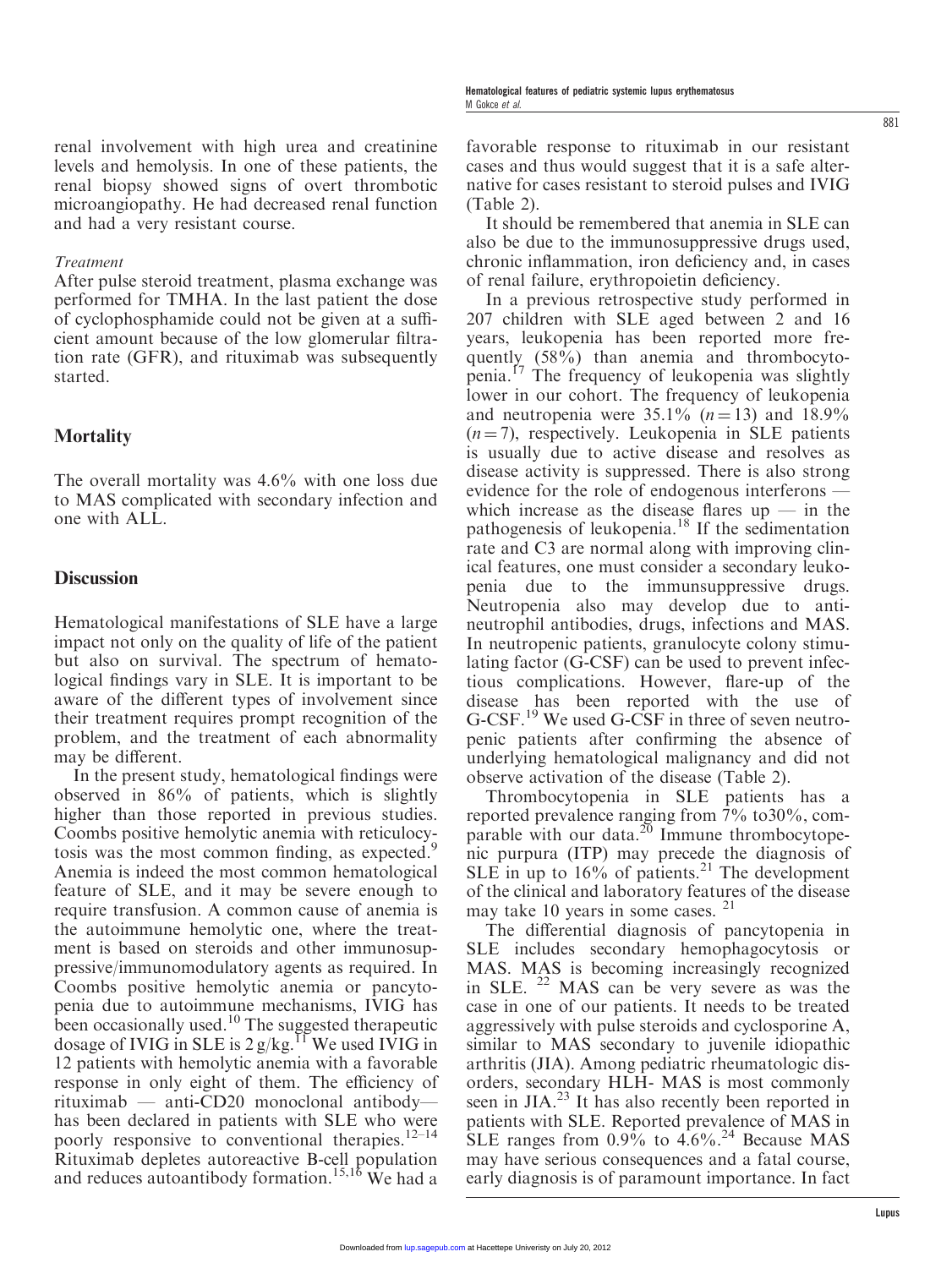

#### Table 2 Our treatment strategies for hematological findings of pediatric systemic lupus erythematosus patients

APS: Antiphospholipid syndrome; G-CSF: Granulocyte-colony stimulating factor; MAS: Macrophage activation syndrome; IVIG: Intravenous gamma globulin; LMWH: Low-molecular-weight heparin.

in our three patients diagnosed before the development of the full clinical picture of HLH, the prognosis was excellent. In a multicenter study, it has been shown that MAS is more common in patients with SLE who present with oral/nasal ulcers, lupus nephritis, central nervous system involvement, arthritis, serositis and hematological findings.<sup>22</sup> Since cytopenia is not an unusual laboratory finding of SLE, it is not helpful for diagnosis of MAS as much as it is in JIA. On the other hand, fever is very distinctive for the diagnosis of MAS in juvenile SLE. On laboratory grounds, hyperferritinemia (serum ferritin  $> 500$  ng/ml) is the strongest tool to differentiate MAS from active  $SLE<sup>22</sup>$  In all of our SLE patients who developed MAS, diagnosis was established early on with the mentioned parameters. The overall MAS frequency in our group was 13.9%  $(n=6)$ , which is higher than the reported incidence in the relevant literature. Indeed the high frequency of MAS in our group may be due to increased awareness for this complication. One patient with resistant MAS died of multiorgan failure despite HLH-2004 protocol and plasma exchange.<sup>25</sup> Since this patient died mainly due to secondary infection, we suggest that MAS in SLE should be treated with highdose steroids and cyclosporine plasma exchange performed as required, instead of the HLH-2004 protocol that was developed for primary hemophagocytosis.

The reported incidence of thromboembolism in pediatric onset SLE ranges from  $9\%$  to  $17\%$ .<sup>26</sup> The significant association between the presence of aPL and thromboembolism is well described in SLE patients. APS is termed as primary in the absence of SLE but secondary APS in its presence. Secondary APS — which is seen in approximately 30% of SLE patients— is associated with arteriovenous thrombosis, fetal loss and mild thrombocytopenia.<sup>27</sup> A review of 121 children showed that primary APS is usually associated with younger age of presentation and arterial thrombosis whereas secondary APS presented with venous thromboembolism in older age groups. $28$  In our group, aPL and aCL were positive in 12 (32.4%) and 15  $(40.5\%)$  of the patients, respectively. A history of a thromboembolic event is probably the most significant risk factor for its recurrence in APS. In the presented patients during their follow-up, these antibodies became negative with immunsuppresive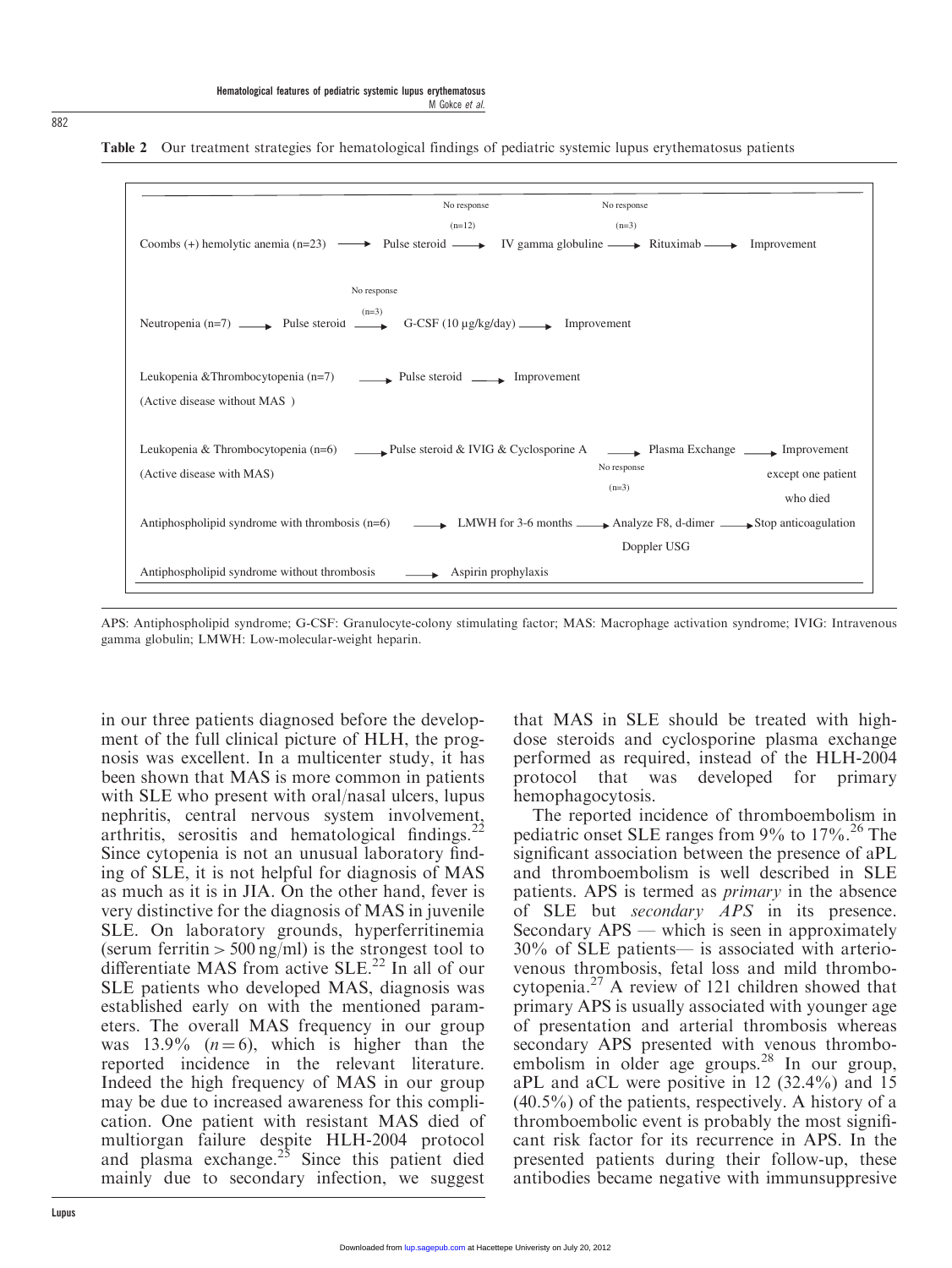therapy in all but one. The recurrence also correlates with the titer of the antibodies and the presence of lupus anticoagulant.<sup>29</sup> Thrombosis recurred in only one of our patients with DVT who continued to have a positive lupus anticoagulant test whilst under anticoagulation prophylaxis. We suggest that our anticoagulation and prophlaxis regimen is an effective and safe one for SLE patients developing this complication (Table 2).

Thrombotic microangiopathy (TMHA) is a devastating feature of SLE and may be present at the onset of the disease as in one of our patients; aPL and ANA positivity, low serum C3 level, positive Coombs test and proteinuria suggested the presence of SLE.<sup>30</sup> All of these features were present in the two cases presented in this series. TMHA should be suspected in an ill-looking child who has purpura fulminans, thrombocytopenia and detoriation in renal function. Again, prompt treatment is important. Plasma exchange should accompany the usual immunosuppressive treatment protocol. We have also used rituximab in one child who was resistant to the initial measures.<sup>31</sup> The outcome of these patients has been good, although one has been diagnosed recently (two months' follow-up).

Another important finding in the hematological spectrum encountered in SLE is dysplasia and malignant transformation. The abnormal immune system of SLE probably predisposes these patients to dysplasia. SLE is associated with an increased risk of neoplasia of the lymphoreticular system, particularly lymphoma.<sup>32</sup> Although Hodgkin and non-Hodgkin lymphoma are more common in these patients, leukemia has also been reported. $30$ Generally, SLE precedes the hematological malignancy, but the neoplasia may develop earlier or concomitantly. In a Swedish study, doubled risk for leukemia in patients with SLE was defined.<sup>33</sup> Furthermore, another nested case-control study revealed that leukopenia at presentation was the foremost hematological abnormality in patients developing leukemia. $34$  No association between leukemia development and renal or neurological involvement has been shown. The frequency of preceding myelodysplastic syndrome (MDS) was reported in approximately a quarter of the patients with SLE developing leukemia.<sup>34</sup> One of our patients unfortunately developed ALL following MDS. She also had class 3 lupus nephritis and autoimmune hepatitis, which may suggest that she had a somewhat severe form of the disease.

Several theories have been proposed to identify the association between SLE and lymphoid malignancies. A possible mechanism is the oncogene activation in the autoimmune diseases. This hypothesis has been supported by the increased expression of the proto-oncogenes  $c$ -myc and  $c$ -myb in lymphocytes of patients with SLE.<sup>35</sup> Immunosuppressive drugs used in the treatment may also render the SLE patients more susceptible to this complication. For example, AZA is an antimetabolite drug that has been used in the treatment of SLE since the 1960s. It causes defective DNA mismatch repair, possibly leading to proliferation of leukemic clones.<sup>36</sup> In our patient, AZA was used as a part of the treatment for four months only.

This is the first study presenting an in-depth analysis of the spectrum of hematological features of pediatric-onset SLE and their treatment. Since hematological involvement constitutes one of the important elements of the clinical picture of SLE, it should be in the differential for a hematologist, especially in a child with bicytopenia/pancytopenia and thrombosis. On the other hand, since hematological involvement might be responsible for significant morbidity and mortality, pediatric rheumatology specialists should refer their pediatric patients with SLE to pediatric hematology clinics at the earliest suspicion.

## Funding statement

This research received no specific grant from any funding agency in the public, commercial, or notfor-profit sectors.

## Conflict of interest statement

None declared.

## **References**

- 1 Abdwani R, Rizvi SG, El-Nour I. Childhood systemic lupus erythematosus in Sultanate of Oman: demographics and clinical analysis. Lupus 2008; 17: 683–686.
- 2 Huang JL, Yeh KW, Yao TC, et al. Pediatric Lupus in Asia. Lupus 2010; 19: 1414–1418.
- 3 Hochberg MC, for the Diagnostic and Therapeutic Criteria Committee of the American College of Rheumatology. Updating the American College of Rheumatology revised criteria for the classification of systemic lupus erythematosus. Letter. Arthritis Rheum 1997; 40: 1725.
- 4 Janka GE. Familial and acquired hemophagocytic lymphohistiocytosis. Eur J Pediatr 2007; 166: 95–109.
- 5 Pui CH, Relling MV, Sandlund JF, et al. Rationale and design of Total Therapy Study XV for newly diagnosed childhood acute lymphoblastic leukemia. Ann Hematol 2004; 83: 124–126.